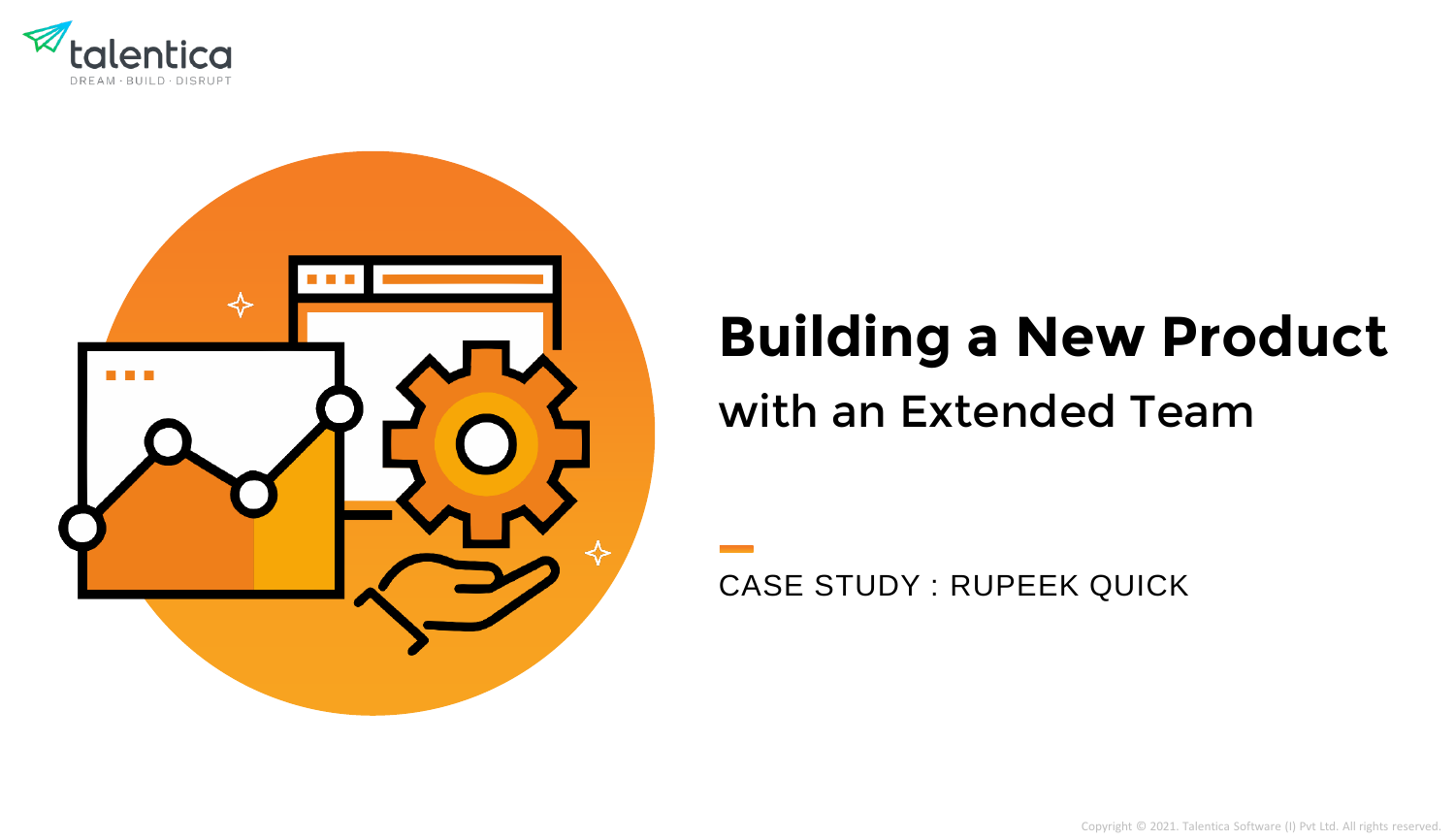

❖

O

# Background

CLIENT Rupeek FinTech Pvt. Ltd.

INDUSTRY FinTech

**The Company** 

HEADQUARTERS Bengaluru

FOUNDERS Sumit Maniyar & Ashwin Soni

FOUNDED 2015

FUNDING Series B

https://www.rupeek.com



Rupeek is an asset backed digital lending platform. They operate using a branchless model and ensures fair, fast, and flexible methods. They offer lowest interest rates because of their lower operational costs and better credit evaluation tools.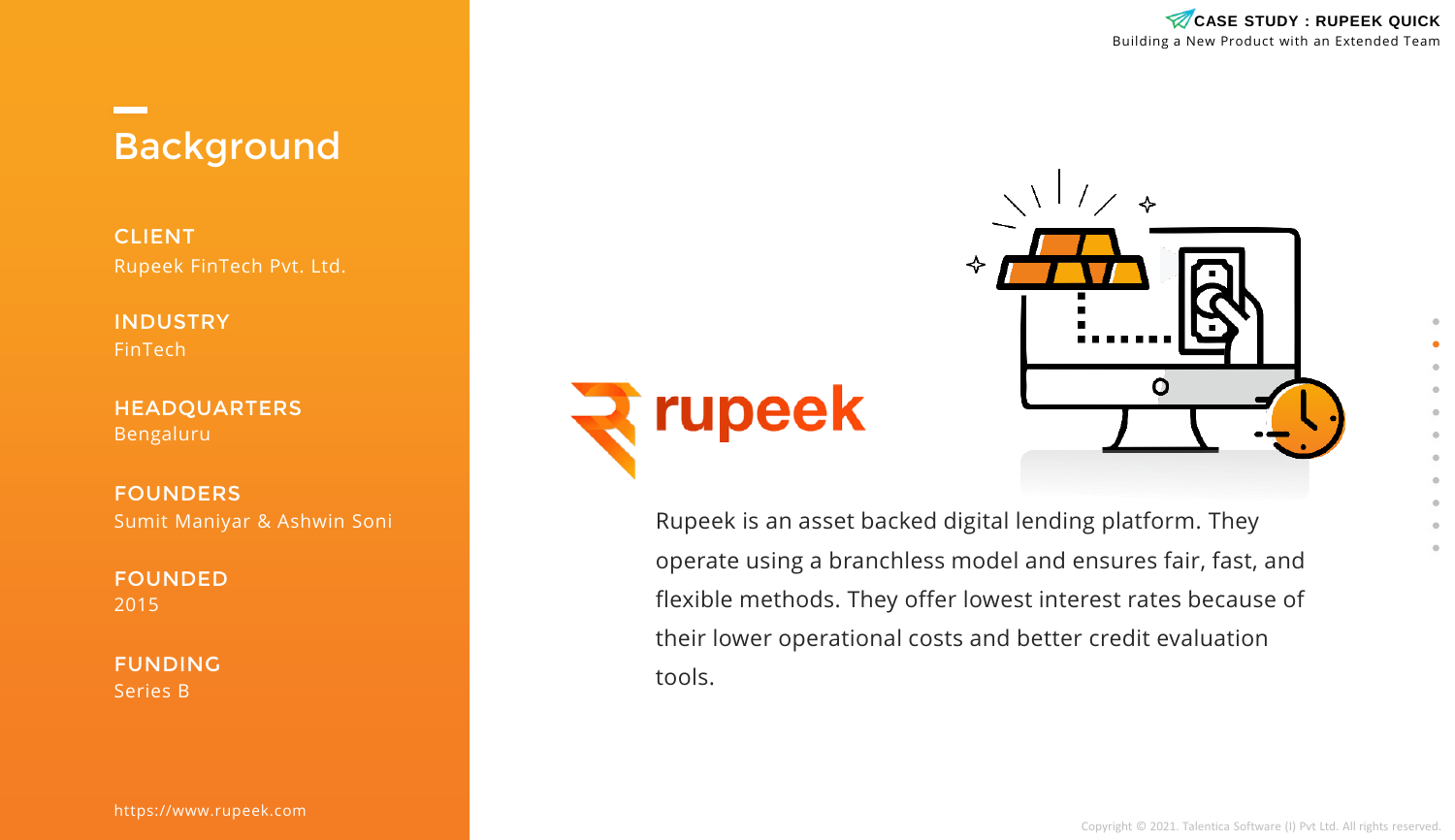# **Challenges**

# Creating Engineering Bandwidth To Build a New Offering

Gold loans do not solve the urgent and frequent cash needs of customers. This triggered the idea of Rupeek Quick, an overdraft facility where clients can pledge gold to get an extended credit line. Its development had challenges.



Lack of engineering bandwidth

Rupeek's in-house engineering team was occupied with the core product, which led to a search for a team that will take charge of Rupeek Quick's delivery.



Rupeek Quick had the potential to fulfill unmet needs of customers and increase market share. So Rupeek wanted to test this idea's market impact within a short time-frame.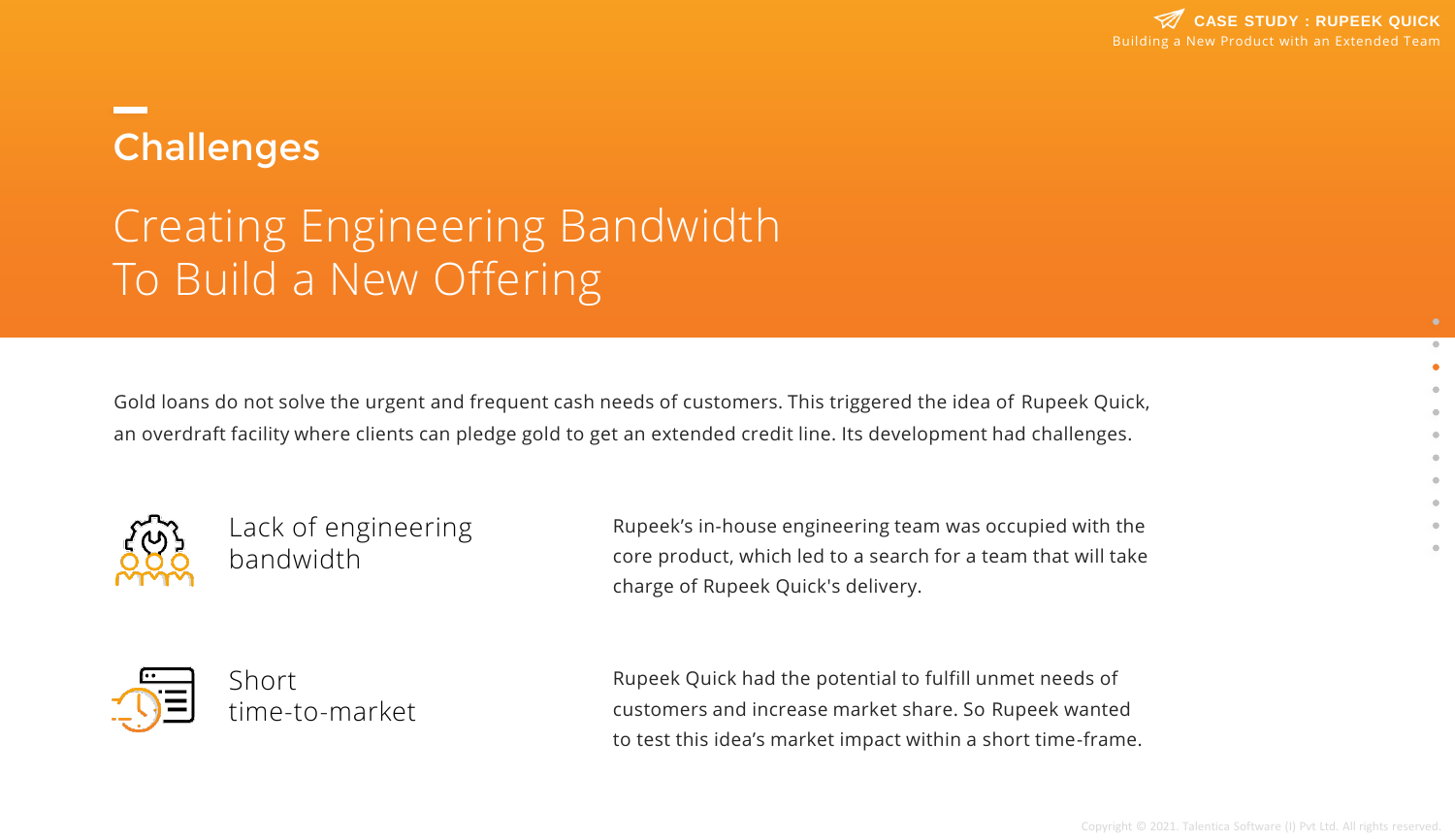In August 2019, Rupeek turned to Talentica. They wanted to collaborate with a team that has experience in developing products for growth-stage startups to get their idea market-ready.

At Talentica, we know that aligning our vision with our customers is essential to chalk out the course of action.

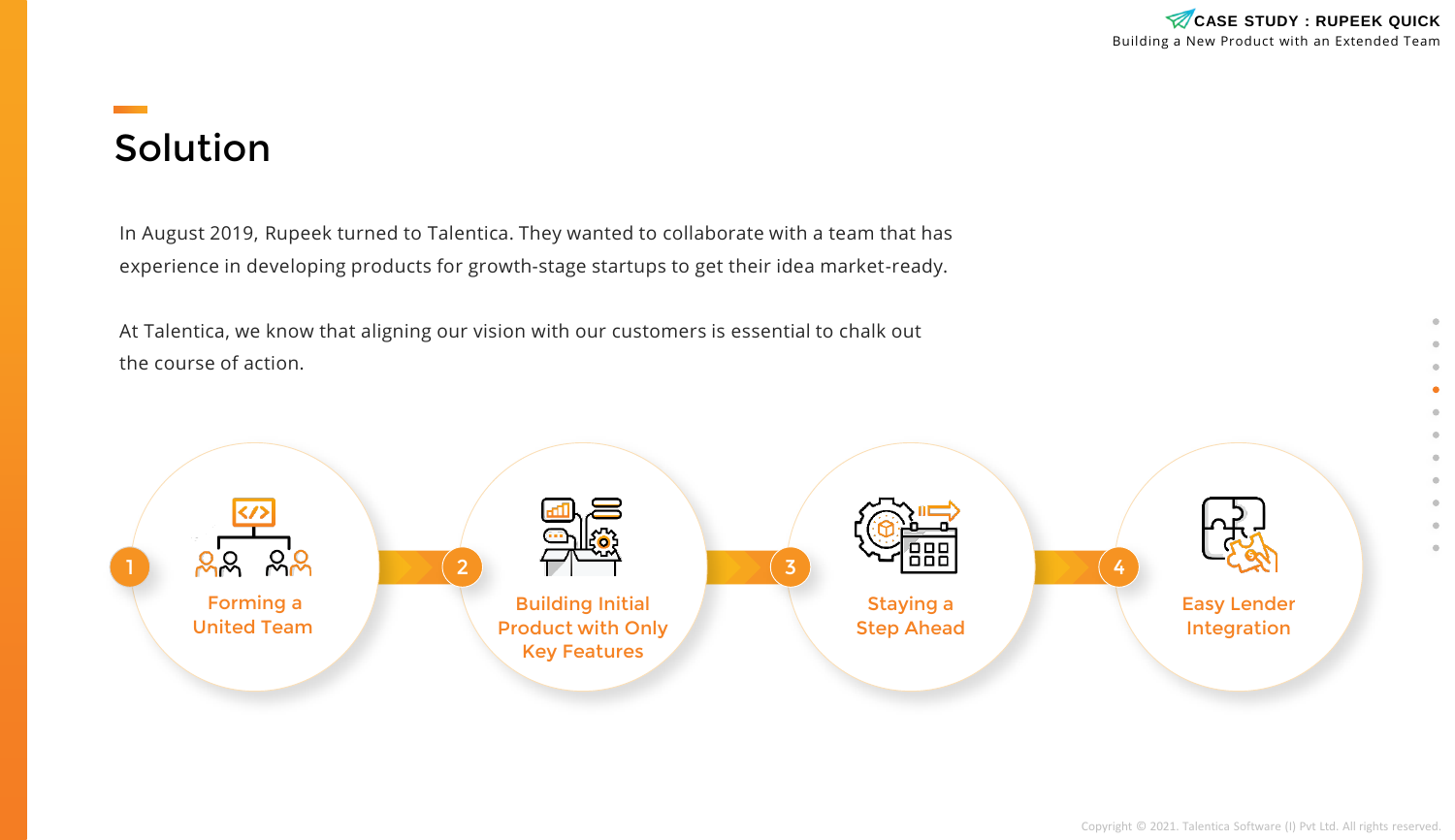

**21**

### Forming a United Team

To get the product market-ready on time, we worked out a *freeze list* along with their CTO. The list included product-loan creation, user flow, ledger management, payment gateways and valuables' disbursement. It gave us an idea about skills and expertise required.

We set up a team of back-end developers who started working with their in-house front-end developers. Almost in no time, they emerged as a *united team*.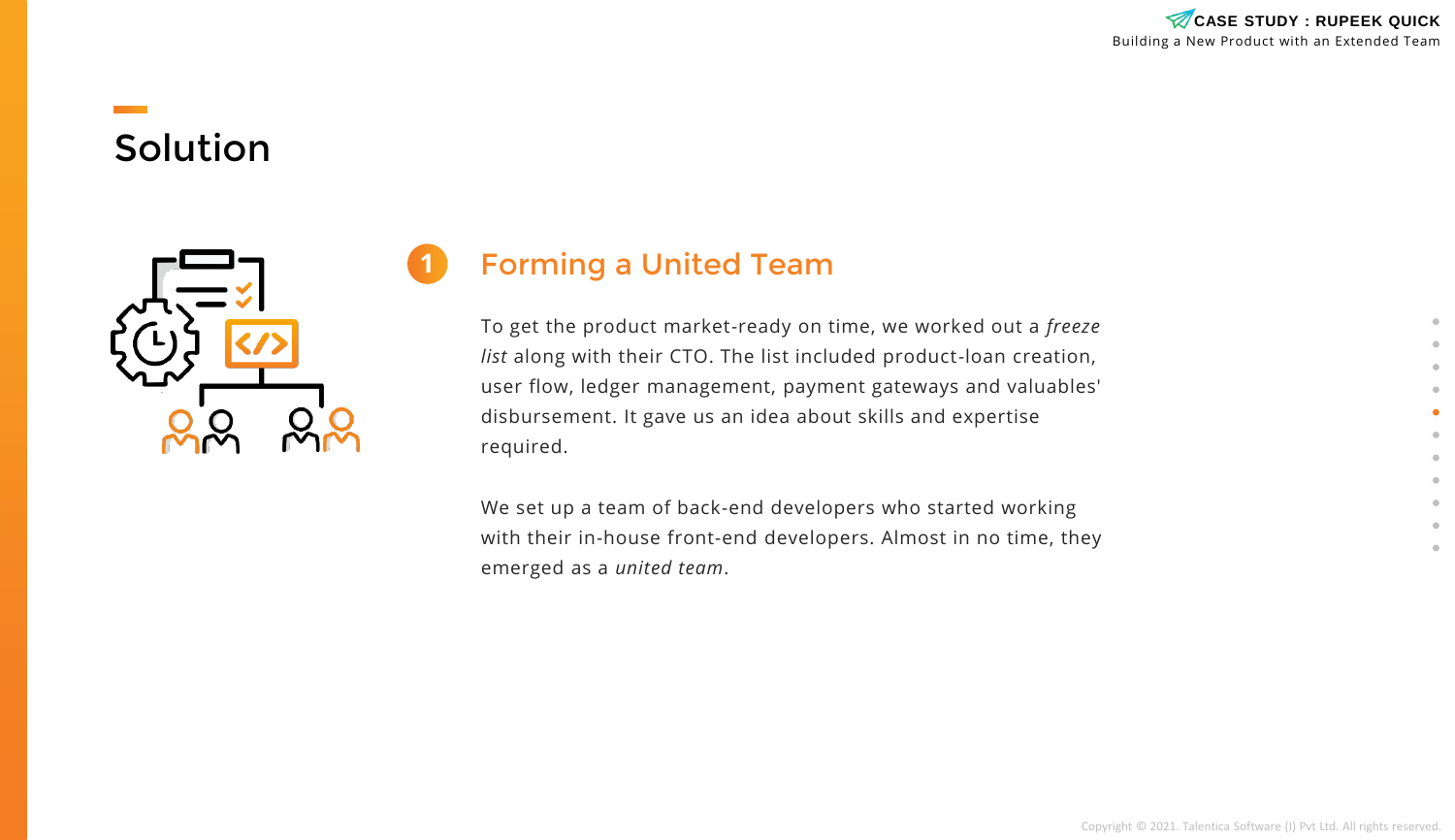



### **2** Building the Initial Product with Only Key Features

Rupeek wanted to test the initial product's impact before developing the complete product.

#### Loan Rate Calculation

As an overdraft facility, this feature allowed a calculation of interest on the net amount withdrawn from the account.

*It's a unique feature and has helped Rupeek fulfil needs of different sets of customers.*

#### Partial Release of Asset

Unlike other gold loans, Rupeek wanted a partial gold release proportionate to the loan repaid. We developed new workflows to enable this feature.

*This new feature, became a differentiating factor.*

#### Integrating Payment Gateway

The payment process often impacts the user experience. Integrating a payment gateway reduced loan repayment hassles.

*The implementation later became a part of their main product as well.*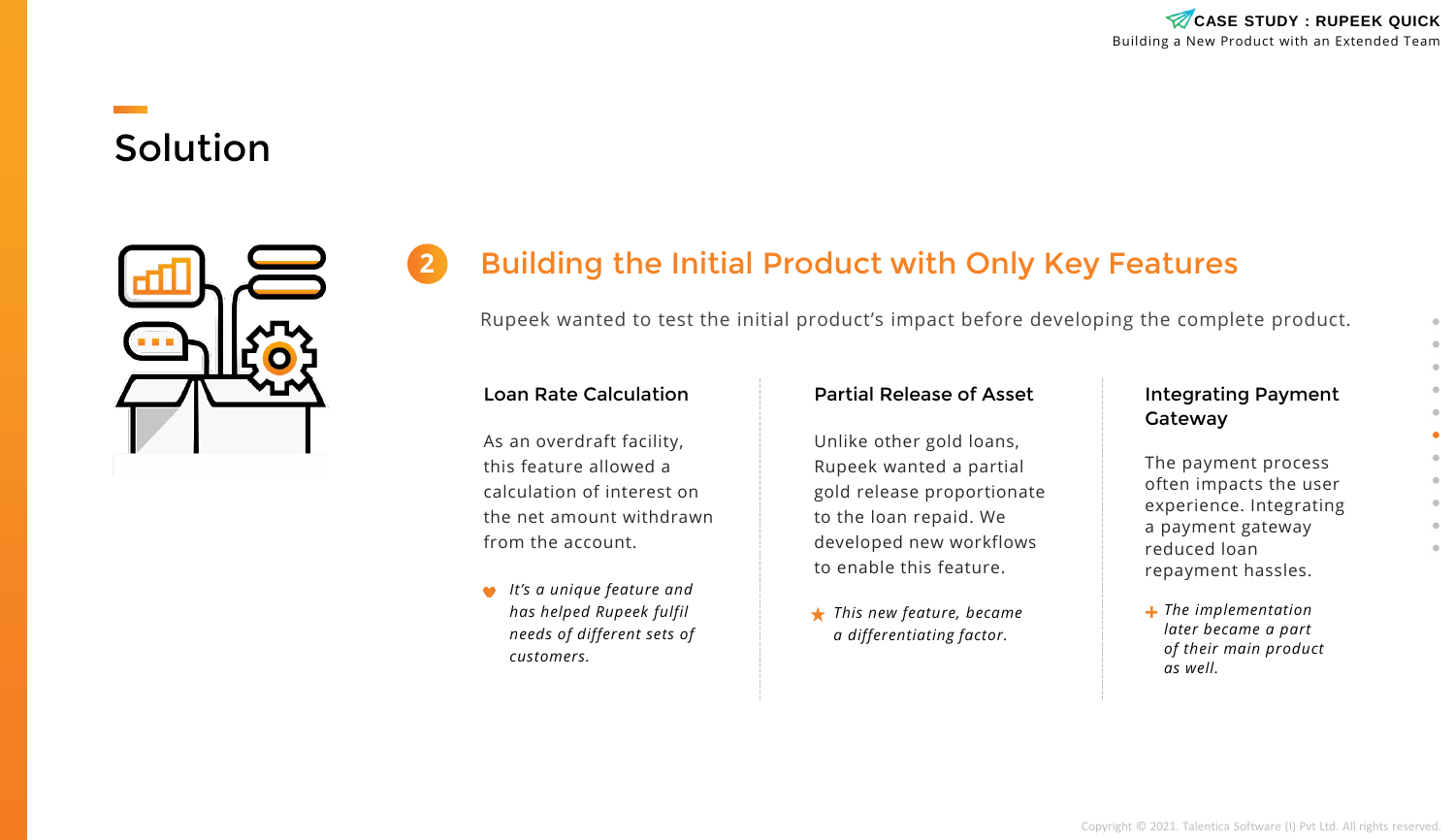

### **3** Staying a Step Ahead

Based on customer feedback on initial product, Rupeek developed a clear feature roadmap. We shipped these features quickly to keep them on track.

#### Rupeek Quick Cards

Together with Rupeek Quick engineers, we developed cards that people can use any time to buy products or withdraw cash from ATM.

*It is a continuation of Rupeek's effort to fulfill urgent cash requirements.*

#### Cashback Facility

We helped Rupeek design a feature supporting cashback facility. Users can swipe cards in stores to get its benefits.

*This step adheres to Rupeek's commitment to enriching customer experience through Rupeek Quick Services.*

#### Workflow Framework Upgradation

Upgrading the workflow framework was a part of our proactive endeavor, which will allow scaling and a better synchronization with other microservices.

*The system became flexible and it eased the path for feature integrations.*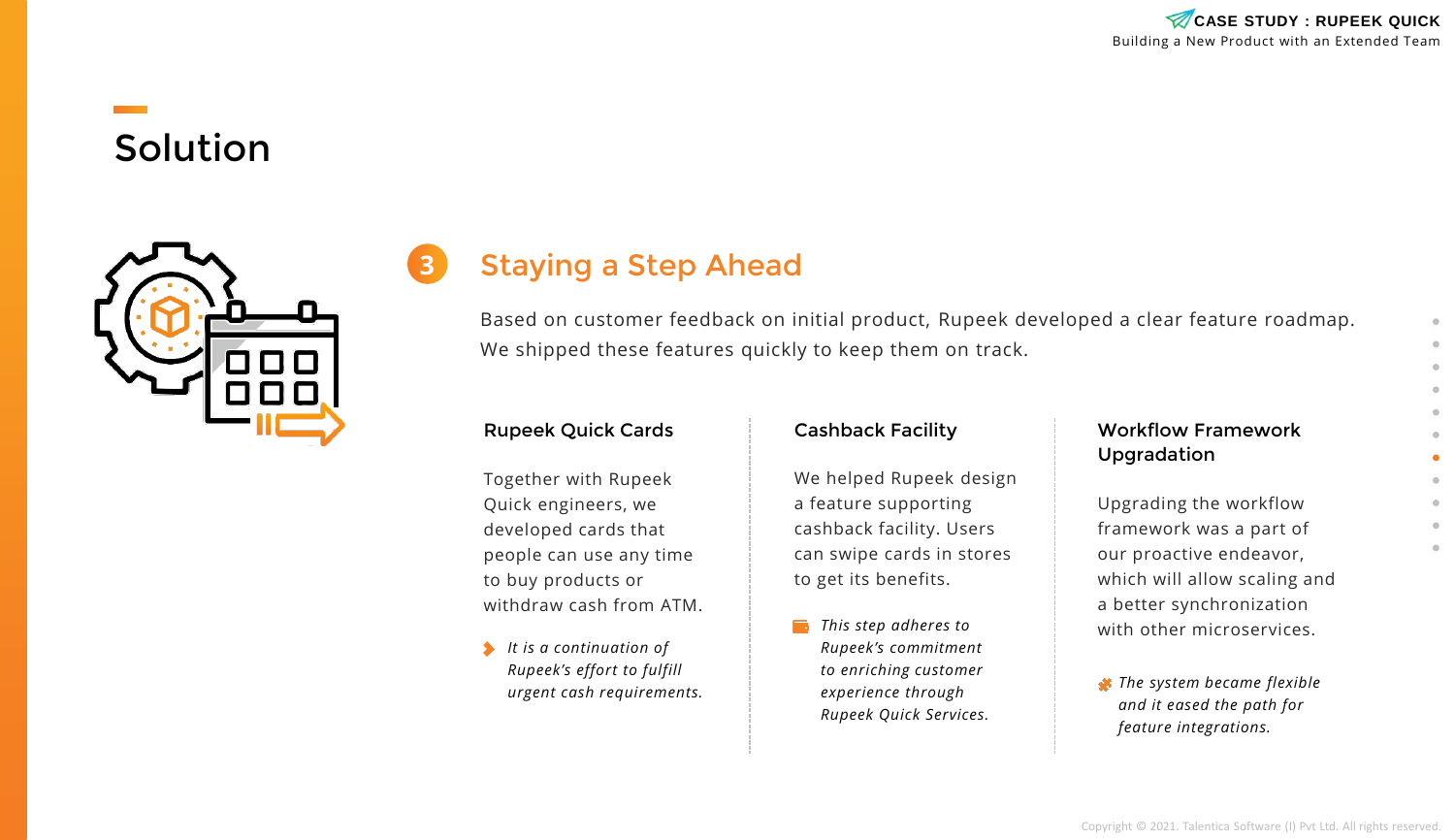

### **4** Easy Lender Integration

Rupeek Quick's initial success attracted lenders. We integrated the product with a Loan Management System (LMS) to make their onboarding seamless.

#### Aligned LMS

NBFC lenders use different loan management systems for their specific needs.

We developed a platform that works seamlessly with all these diverse systems.

#### Multiple Lender- Single Loan

Sometimes multiple lenders invest in a single loan, which complicates interest share and investment amount ratio calculation.

We built a tool to ease the process and encourage lender participation.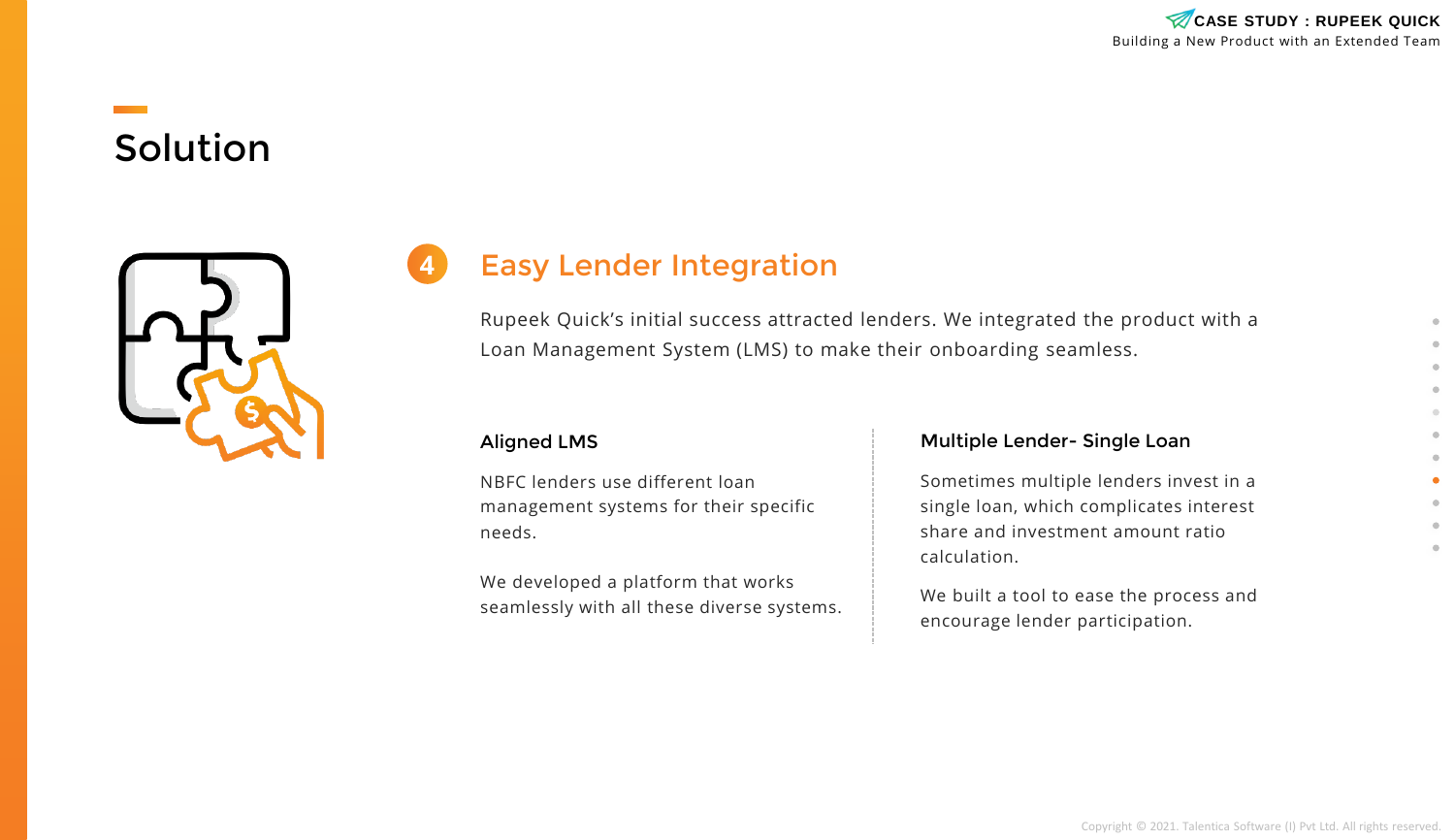

### Results



#### On-Time Delivery

We gave Rupeek enough time to assess the market and scale the product by meeting all the deadlines. From teaming up to launch, we did it all in 5 months.



#### Increased Uptake

Innovative, unique, and clientoriented features helped in expanding the market footprint. It propelled the number of Rupeek Quick users significantly.



#### Interested Lenders

Simplified payment gateway, reduced friction in the loan management system, and better market uptake got NBFC partners interested to invest in the product.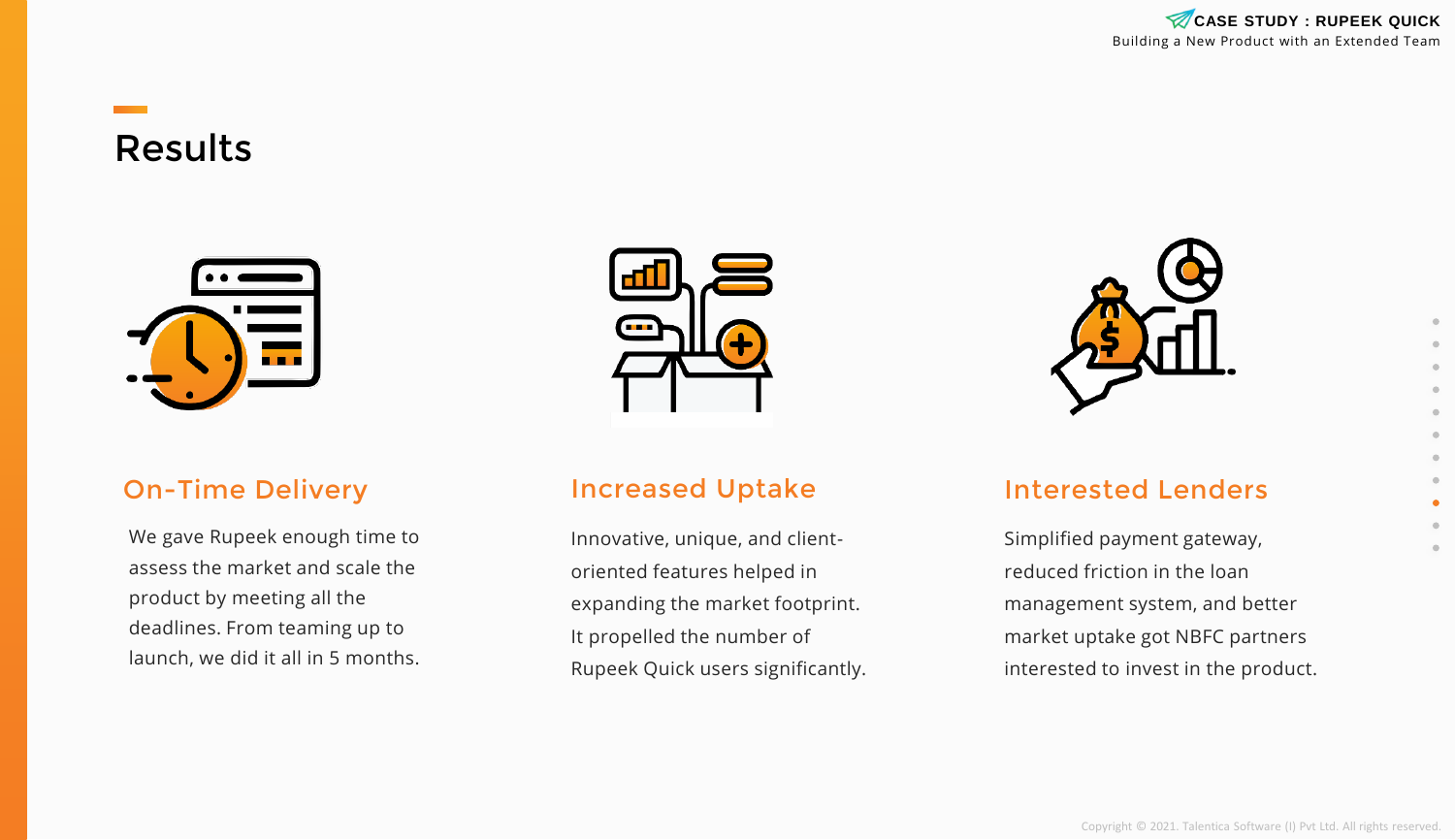

## Technology

Node.js PostgreSQL Zeebe Micro-services arch.

# Infrastructure

AWS

Building a New Product with an Extended Team CASE STUDY : RUPEEK QUICK

> $\bullet$  $\bullet$  $\qquad \qquad \Box$  $\bullet$  $\bullet$  $\blacksquare$  $\qquad \qquad \Box$  $\qquad \qquad \Box$  $\oplus$  $\bullet$  $\scriptstyle\odot$